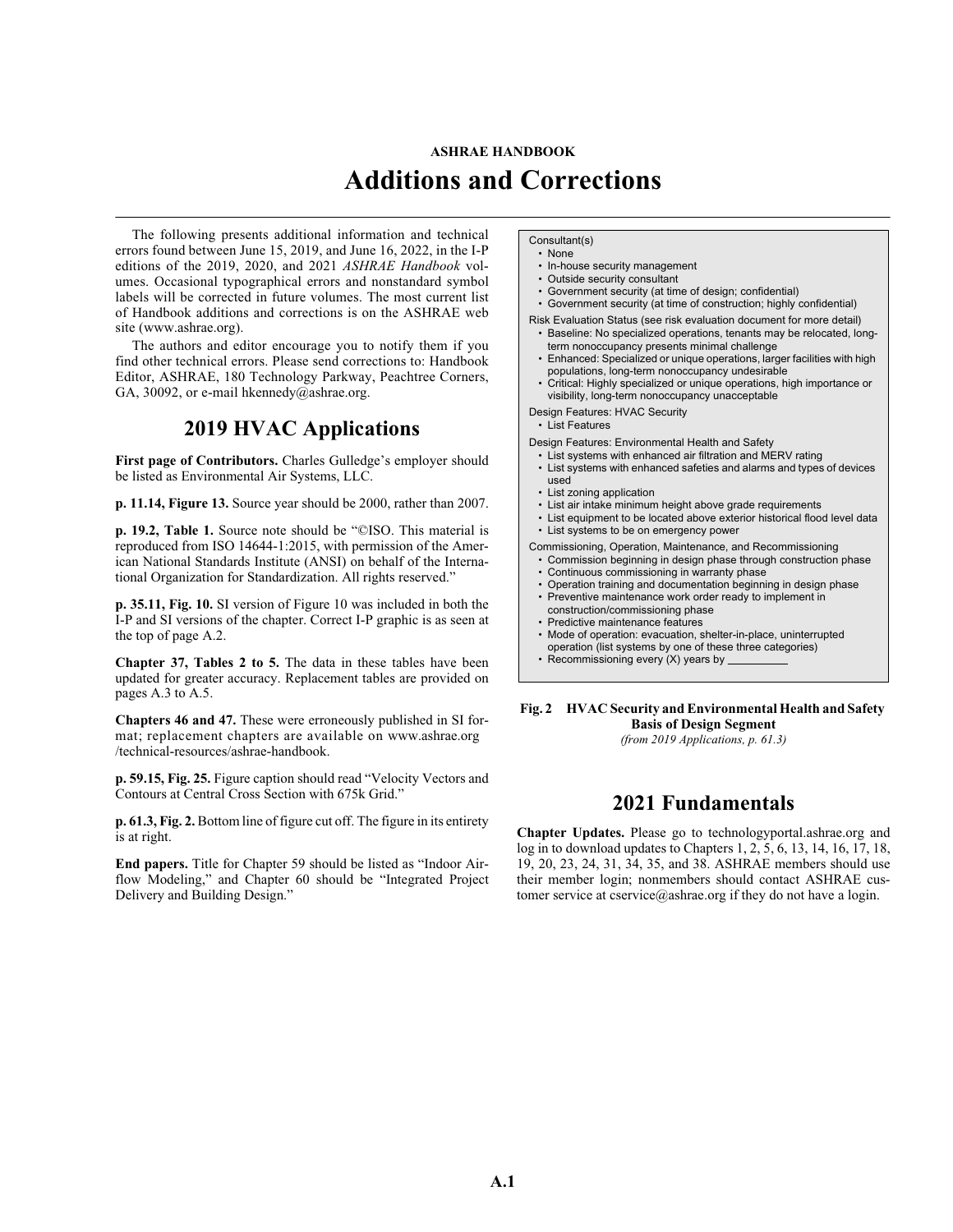

**Fig. 10 Approximate Groundwater Temperature (°F) in the Continental United States** *(from 2019 Applications, p. 35.11)*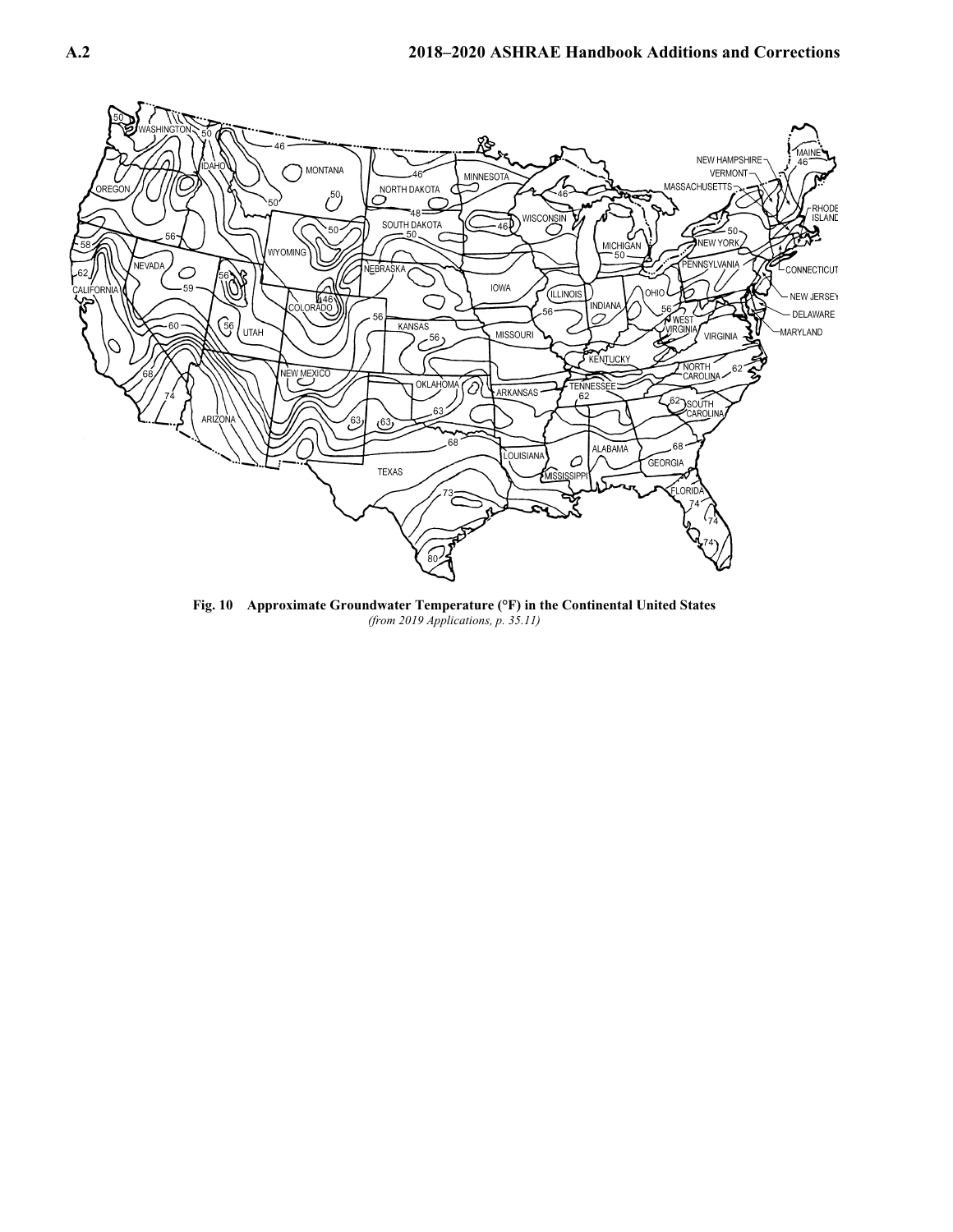|                                                       |                                | <b>Calculated, Weighted</b><br><b>Calculated, Weighted Energy</b> |                     |                                            |                |           |                    |            |           |
|-------------------------------------------------------|--------------------------------|-------------------------------------------------------------------|---------------------|--------------------------------------------|----------------|-----------|--------------------|------------|-----------|
|                                                       |                                |                                                                   |                     | <b>Use Index (EUI) Values</b>              |                |           |                    |            |           |
|                                                       |                                |                                                                   |                     | Site Energy, kBtu/yr per gross square foot |                |           |                    |            |           |
|                                                       | Number of<br><b>Buildings,</b> | <b>Floor</b><br>Area,                                             | Actual<br>Number of |                                            |                |           | <b>Percentiles</b> |            |           |
| <b>Building Use</b>                                   | <b>Thousand</b>                | $109$ ft <sup>2</sup>                                             | Buildings, N        | 10th                                       | 25th           | 50th      | 75th               | 90th       | Mean      |
| Administrative/professional                           | 558                            | 9.00                                                              | 766                 | 19                                         | 32             | 52        | 73                 | 122        | 64        |
| office                                                |                                |                                                                   |                     |                                            |                |           |                    |            |           |
| Bank/other financial                                  | 91                             | 0.90                                                              | 79                  | 45                                         | 59             | 88        | 114                | 152        | 93        |
| Bar/pub/lounge                                        | 71                             | 0.35                                                              | 60                  | 43                                         | 68             | 126       | 231                | 334        | 168       |
| Clinic/other health                                   | 87<br>27                       | 1.27<br>1.88                                                      | 135<br>104          | 25<br>26                                   | 44<br>58       | 63<br>88  | 92<br>128          | 152        | 79<br>108 |
| College/university*<br>Convenience store              | 79                             | 0.28                                                              | 47                  | 62                                         | 114            | 219       | 357                | 160<br>454 | 244       |
| Convenience store with gas                            |                                |                                                                   |                     |                                            |                |           |                    |            |           |
| station                                               | 52                             | 0.19                                                              | 32                  | 124                                        | 218            | 247       | 351                | 466        | 287       |
| Courthouse/probation office                           | 6                              | 0.43                                                              | 26                  | 53                                         | 74             | 93        | 105                | 129        | 92        |
| Distribution/shipping center                          | 151                            | 5.74                                                              | 307                 | 7                                          | 16             | 29        | 45                 | 71         | 35        |
| Dormitory/fraternity/sorority*                        | 25                             | 0.80                                                              | 48                  | 10                                         | 24             | 58        | 85                 | 121        | 60        |
| Elementary/middle school                              | 189                            | 6.12                                                              | 397                 | 21                                         | 30             | 47        | 71                 | 109        | 57        |
| Enclosed mall                                         | 1<br>51                        | 0.87                                                              | 34                  | 27                                         | 43             | 62        | 71<br>73           | 92         | 59        |
| Entertainment/culture*                                |                                | 1.27                                                              | 89<br>94            | 5                                          | 23             | 45        |                    | 120        | 60        |
| Fast food                                             | 92                             | 0.30                                                              |                     | 96<br>21                                   | 195<br>32      | 412       | 691                | 844        | 452       |
| Fire station/police station<br>Government office      | 69                             | 0.57<br>2.66                                                      | 53<br>205           | 21                                         | 40             | 57        | 85<br>82           | 140<br>131 | 66<br>69  |
|                                                       | 113<br>45                      | 0.76                                                              | 48                  | 104                                        | 134            | 58<br>199 | 234                | 301        | 195       |
| Grocery store/food market<br>High school              | 43                             | 3.05                                                              | 142                 | 23                                         | 42             | 63        | 92                 | 126        | 73        |
| Hospital/inpatient health*                            | 10                             | 2.35                                                              | 409                 | 95                                         | 161            | 207       | 274                | 319        | 214       |
| Hotel                                                 | 30                             | 2.61                                                              | 159                 | 43                                         | 57             | 66        | 106                | 165        | 90        |
| Laboratory*                                           | 16                             | 0.47                                                              | 41                  | 45                                         | 74             | 156       | 258                | 627        | 214       |
| Library*                                              | 24                             | 0.76                                                              | 37                  | 28                                         | 45             | 70        | 86                 | 99         | 69        |
| Medical office (diagnostic)                           | 60                             | 0.51                                                              | 62                  | 18                                         | 34             | 57        | 75                 | 103        | 61        |
| Medical office (non-diagnostic)                       | 50                             | 0.30                                                              | 42                  | 23                                         | 30             | 51        | 64                 | 90         | 53        |
| Mixed-use office                                      | 125                            | 2.67                                                              | 212                 | 14                                         | 25             | 46        | 69                 | 115        | 56        |
| Motel or inn                                          | 61                             | 0.60                                                              | 61                  | 44                                         | 49             | 60        | 116                | 137        | 79        |
| Non-refrigerated warehouse                            | 427                            | 5.38                                                              | 350                 | $\overline{c}$                             | 6              | 17        | 40                 | 75         | 27        |
| Nursing home/assisted living                          | 30                             | 1.28                                                              | 94                  | 50                                         | 78             | 111       | 159                | 193        | 128       |
| Other                                                 | 109                            | 1.54                                                              | 87                  | $\mathbf{1}$                               | 16             | 40        | 120                | 233        | 99        |
| Other classroom education                             | 62                             | 0.75                                                              | 62                  | 14                                         | 24             | 39        | 88                 | 116        | 57        |
| Other food sales                                      | 1                              | 0.02                                                              | $\overline{c}$      | 183                                        | 218            | 218       | 218                | 218        | 210       |
| Other food service                                    | 37                             | 0.13                                                              | 27                  | 5                                          | 42             | 102       | 227                | 321        | 141       |
| Other lodging                                         | 13                             | 0.43                                                              | 27                  | 38                                         | 56             | 71        | 127                | 159        | 86        |
| Other office                                          | 74                             | 0.48                                                              | 52                  | 12                                         | 24             | 43        | 79                 | 131        | 60        |
| Other public assembly                                 | 41                             | 0.64                                                              | 63                  | 19                                         | 38             | 56        | 78                 | 183        | 75        |
| Other public safety                                   | 9                              | 0.43                                                              | 22                  | 75                                         | 106            | 118       | 143                | 143        | 116       |
| Other retail                                          | 59                             | 0.37                                                              | 41                  | 23                                         | 40             | 71        | 127                | 168        | 84        |
| Other service                                         | 114                            | 0.69                                                              | 83                  | 14                                         | 24             | 48        | 112                | 342        | 133       |
| Post office/postal                                    | 30                             | 0.40                                                              | 26                  | 30                                         | 45             | 63        | 77                 | 89         | 62        |
| Preschool/daycare                                     | 68                             | 0.43                                                              | 50                  | $28\,$                                     | 39             | 65        | 90                 | 122        | 74        |
| Recreation                                            | 100                            | 1.90                                                              | 127                 | 18                                         | 25             | 51        | 98                 | 160        | 70        |
| Refrigerated warehouse                                | 8                              | 0.44                                                              | 21                  | 25                                         | 35             | 84        | 231                | 304        | 128       |
| Religious worship                                     | 412                            | 4.56                                                              | 352                 | 9                                          | 17             | 28        | 51                 | 82         | 43        |
| Repair shop                                           | 84                             | 0.53                                                              | 53                  | $8\,$                                      | 14             | 35        | 86                 | 116        | 51        |
| Restaurant/cafeteria                                  | 179                            | 1.04                                                              | 180                 | 66                                         | 126            | 290       | 479                | 651        | 326       |
| Retail store                                          | 336                            | 4.50                                                              | 294                 | 13                                         | 23             | 51        | 83                 | 126        | 61        |
| Self-storage                                          | 209                            | 1.57                                                              | 81                  | $\sqrt{2}$                                 | $\overline{4}$ | 13        | 34                 | 70         | 29        |
| Social/meeting                                        | 135                            | 0.97                                                              | 98                  | 12                                         | 22             | 47        | 88                 | 123        | 59        |
| Strip shopping mall                                   | 163                            | 5.09                                                              | 296                 | 39                                         | 59             | 104       | 177                | 265        | 141       |
| Vacant                                                | 296                            | 3.26                                                              | 247                 | $\mathbf{1}$                               | $\overline{4}$ | 11        | 32                 | 53         | 21        |
| Vehicle dealership/showroom<br>Vehicle service/repair | 43                             | 0.56                                                              | 34                  | 22                                         | 35             | 61        | 101                | 142        | 77        |
|                                                       | 214<br>176                     | 1.65<br>1.31                                                      | 149<br>113          | 14<br>6                                    | 25<br>17       | 45<br>33  | 93<br>74           | 161<br>133 | 73        |
| Vehicle storage/maintenance<br>SUM or Mean for sector | 5557                           | 87.09                                                             | 6720                | 10                                         | 24             | 51        | 95                 | 195        | 62<br>88  |
|                                                       |                                |                                                                   |                     |                                            |                |           |                    |            |           |

**Table 2 2012 Commercial Sector Floor Area and EUI Percentiles**

SUM or Mean for sector 5557 87.09 6720 10 24 51 95 195 195 88<br>Source: Oak Ridge National Laboratory, T. R. Sharp, calculated from U.S. DOE/EIA 2012 CBECS microdata.<br>\* District chilled water use and cost are not reflected i

j.

L,

 $\overline{\phantom{a}}$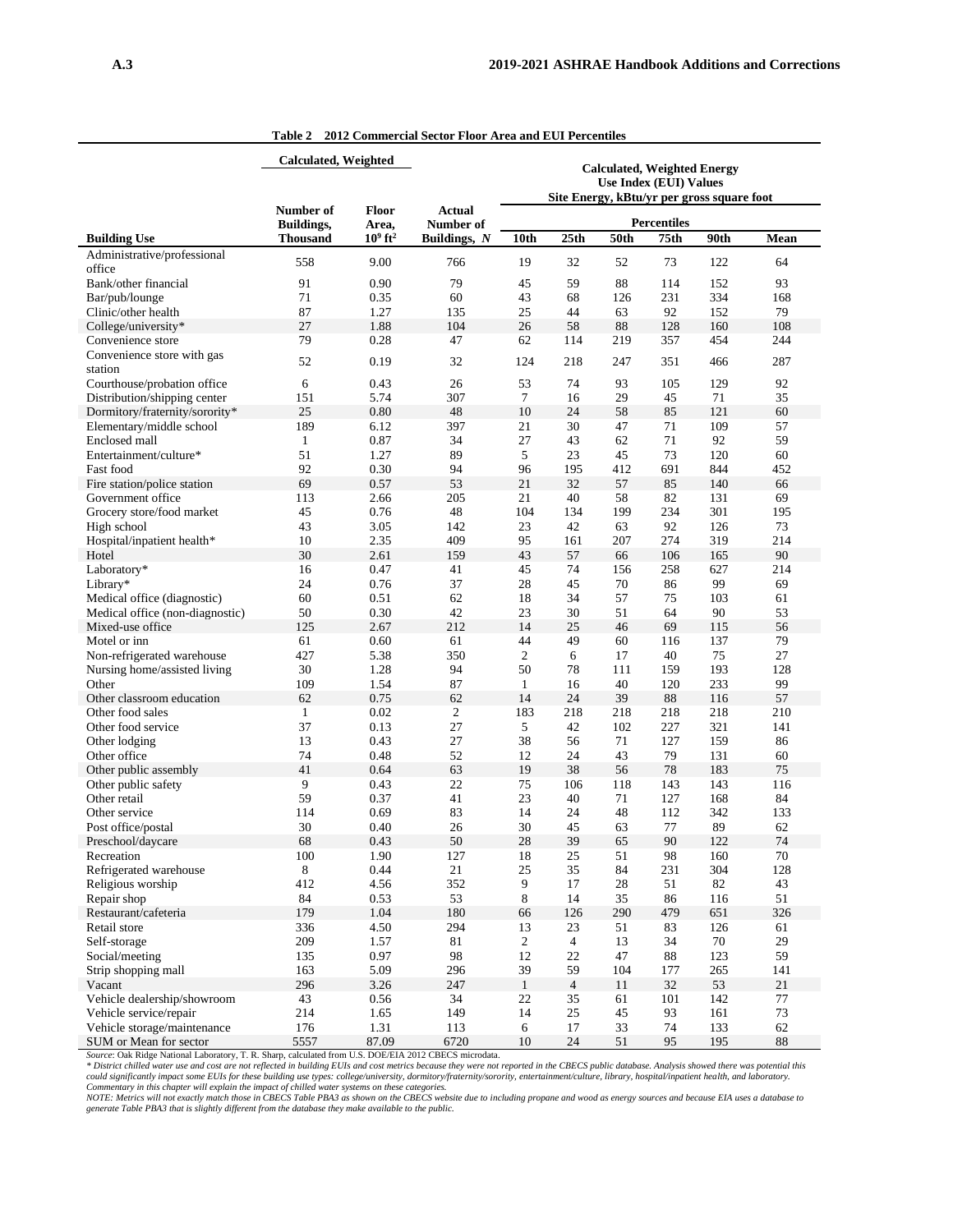|                                       | Calculated, Weighted |                       |                     |                                                                     |            |            |                                              |            |            |
|---------------------------------------|----------------------|-----------------------|---------------------|---------------------------------------------------------------------|------------|------------|----------------------------------------------|------------|------------|
|                                       |                      |                       |                     | <b>Calculated, Weighted Energy</b><br><b>Use Index (EUI) Values</b> |            |            |                                              |            |            |
|                                       |                      |                       |                     |                                                                     |            |            | Source Energy, kBtu/yr per gross square foot |            |            |
|                                       | Number of            | <b>Floor</b>          | <b>Actual</b>       |                                                                     |            |            |                                              |            |            |
|                                       | <b>Buildings,</b>    | Area, 10 <sup>9</sup> | Number of           |                                                                     |            |            | <b>Percentiles</b>                           |            |            |
| <b>Building Use</b>                   | <b>Thousand</b>      | $ft^2$                | <b>Buildings, N</b> | 10th                                                                | 25th       | 50th       | 75th                                         | 90th       | Mean       |
| Administrative/professional           | 558                  | 9.00                  | 766                 | 49                                                                  | 78         | 123        | 182                                          | 310        | 158        |
| office                                |                      |                       |                     |                                                                     |            |            |                                              |            |            |
| Bank/other financial                  | 91<br>71             | 0.90<br>0.35          | 79<br>60            | 113                                                                 | 147        | 234<br>304 | 300<br>535                                   | 369<br>696 | 239<br>376 |
| Bar/pub/lounge<br>Clinic/other health | 87                   | 1.27                  |                     | 108<br>65                                                           | 169<br>106 | 157        | 231                                          | 414        | 197        |
| College/university                    | 27                   | 1.88                  | 135<br>104          | 78                                                                  | 139        | 215        | 263                                          | 383        | 249        |
| Convenience store                     | 79                   | 0.28                  | 47                  | 187                                                                 | 346        | 658        | 1123                                         | 1392       | 717        |
| Convenience store with gas            |                      |                       |                     |                                                                     |            |            |                                              |            |            |
| station                               | 52                   | 0.19                  | 32                  | 335                                                                 | 652        | 766        | 1065                                         | 1421       | 825        |
| Courthouse/probation office           | 6                    | 0.43                  | 26                  | 131                                                                 | 160        | 223        | 243                                          | 319        | 215        |
| Distribution/shipping center          | 151                  | 5.74                  | 307                 | 18                                                                  | 38         | 70         | 116                                          | 160        | 82         |
| Dormitory/fraternity/sorority         | 25                   | 0.80                  | 48                  | 32                                                                  | 71         | 118        | 193                                          | 209        | 135        |
| Elementary/middle school              | 189                  | 6.12                  | 397                 | 54                                                                  | 80         | 111        | 155                                          | 236        | 133        |
| Enclosed mall                         | $\mathbf{1}$         | 0.87                  | 34                  | 36                                                                  | 130        | 187        | 215                                          | 267        | 166        |
| Entertainment/culture                 | 51                   | 1.27                  | 89                  | 15                                                                  | 48         | 79         | 173                                          | 317        | 145        |
| Fast food                             | 92                   | 0.30                  | 94                  | 241                                                                 | 553        | 1009       | 1527                                         | 1905       | 1064       |
| Fire station/police station           | 69                   | 0.57                  | 53                  | 45                                                                  | 64         | 111        | 197                                          | 252        | 143        |
| Government office                     | 113                  | 2.66                  | 205                 | 58                                                                  | 102        | 155        | 232                                          | 294        | 174        |
| Grocery store/food market             | 45                   | 0.76                  | 48                  | 272                                                                 | 418        | 496        | 659                                          | 774        | 529        |
| High school                           | 43                   | 3.05                  | 142                 | 67                                                                  | 97         | 150        | 206                                          | 287        | 167        |
| Hospital/inpatient health             | 10                   | 2.35                  | 409                 | 225                                                                 | 350        | 487        | 592                                          | 686        | 472        |
| Hotel                                 | 30                   | 2.61                  | 159                 | 106                                                                 | 130        | 181        | 231                                          | 384        | 216        |
| Laboratory                            | 16                   | 0.47                  | 41                  | 131                                                                 | 180        | 358        | 516                                          | 1149       | 517        |
| Library                               | 24                   | 0.76                  | 37                  | 89                                                                  | 141        | 164        | 215                                          | 226        | 172        |
| Medical office (diagnostic)           | 60                   | 0.51                  | 62                  | 38                                                                  | 80         | 136        | 202                                          | 253        | 158        |
| Medical office (non-diagnostic)       | 50                   | 0.30                  | 42                  | 63                                                                  | 87         | 134        | 161                                          | 199        | 135        |
| Mixed-use office                      | 125                  | 2.67                  | 212                 | 34                                                                  | 65         | 116        | 174                                          | 252        | 136        |
| Motel or inn                          | 61                   | 0.60                  | 61                  | 89                                                                  | 135        | 162        | 260                                          | 380        | 203        |
| Non-refrigerated warehouse            | 427                  | 5.38                  | 350                 | 6                                                                   | 19         | 47         | 97                                           | 153        | 65         |
| Nursing home/assisted living          | 30                   | 1.28                  | 94                  | 98                                                                  | 168        | 235        | 381                                          | 483        | 274        |
| Other                                 | 109                  | 1.54                  | 87                  | $\overline{4}$                                                      | 48         | 90         | 237                                          | 615        | 217        |
| Other classroom education             | 62                   | 0.75                  | 62                  | 39                                                                  | 59         | 91         | 164                                          | 205        | 116        |
| Other food sales                      | 1                    | 0.02                  | $\overline{c}$      | 451                                                                 | 526        | 526        | 526                                          | 526        | 510        |
| Other food service                    | 37                   | 0.13                  | 27                  | 16                                                                  | 126        | 274        | 619                                          | 1013       | 396        |
| Other lodging                         | 13                   | 0.43                  | 27<br>52            | 81                                                                  | 87         | 158        | 269                                          | 348        | 177        |
| Other office<br>Other public assembly | 74<br>41             | 0.48<br>0.64          | 63                  | 38<br>61                                                            | 67<br>80   | 102<br>106 | 188<br>159                                   | 255<br>335 | 135<br>162 |
| Other public safety                   | 9                    | 0.43                  | 22                  | 166                                                                 | 244        | 305        | 369                                          | 422        | 310        |
| Other retail                          | 59                   | 0.37                  | 41                  | 38                                                                  | 92         | 180        | 302                                          | 468        | 218        |
| Other service                         | 114                  | 0.69                  | 83                  | 34                                                                  | 62         | 112        | 210                                          | 735        | 242        |
| Post office/postal                    | 30                   | 0.40                  | 26                  | 64                                                                  | 113        | 145        | 162                                          | 197        | 140        |
| Preschool/daycare                     | 68                   | 0.43                  | 50                  | 71                                                                  | 98         | 142        | 207                                          | 288        | 183        |
| Recreation                            | 100                  | 1.90                  | 127                 | 40                                                                  | 58         | 120        | 221                                          | 363        | 166        |
| Refrigerated warehouse                | 8                    | 0.44                  | 21                  | 48                                                                  | 111        | 265        | 493                                          | 956        | 387        |
| Religious worship                     | 412                  | 4.56                  | 352                 | 20                                                                  | 38         | 59         | 95                                           | 163        | 83         |
| Repair shop                           | 84                   | 0.53                  | 53                  | 26                                                                  | 39         | 82         | 158                                          | 236        | 103        |
| Restaurant/cafeteria                  | 179                  | 1.04                  | 180                 | 165                                                                 | 280        | 590        | 977                                          | 1279       | 678        |
| Retail store                          | 336                  | 4.50                  | 294                 | 34                                                                  | 58         | 130        | 216                                          | 330        | 155        |
| Self-storage                          | 209                  | 1.57                  | 81                  | 6                                                                   | 12         | 40         | 91                                           | 219        | 86         |
| Social/meeting                        | 135                  | 0.97                  | 98                  | 28                                                                  | 51         | 105        | 171                                          | 330        | 133        |
| Strip shopping mall                   | 163                  | 5.09                  | 296                 | 103                                                                 | 170        | 260        | 416                                          | 533        | 324        |
| Vacant                                | 296                  | 3.26                  | 247                 | $\overline{2}$                                                      | 10         | 24         | 63                                           | 110        | 48         |
| Vehicle dealership/showroom           | 43                   | 0.56                  | 34                  | 45                                                                  | 89         | 134        | 261                                          | 352        | 183        |
| Vehicle service/repair                | 214                  | 1.65                  | 149                 | 31                                                                  | 59         | 110        | 182                                          | 296        | 142        |
| Vehicle storage/maintenance           | 176                  | 1.31                  | 113                 | 16                                                                  | 42         | 76         | 125                                          | 289        | 131        |
| SUM or Mean for sector                | 5557                 | 87.09                 | 6720                | 26                                                                  | 59         | 119        | 223                                          | 460        | 206        |

**Table 3 2012 Commercial Sector Floor Area and Source EUI Percentiles**

*Source*: Oak Ridge National Laboratory, T. R. Sharp, calculated from U.S. DOE/EIA 2012 CBECS microdata.

*\* District chilled water use and cost are not reflected in building EUIs and cost metrics because they were not reported in the CBECS public database. Analysis showed there was potential this could significantly impact some EUIs for these building use types: college/university, dormitory/fraternity/sorority, entertainment/culture, library, hospital/inpatient health, and laboratory. Commentary in this chapter will explain the impact of chilled water systems on these categories.*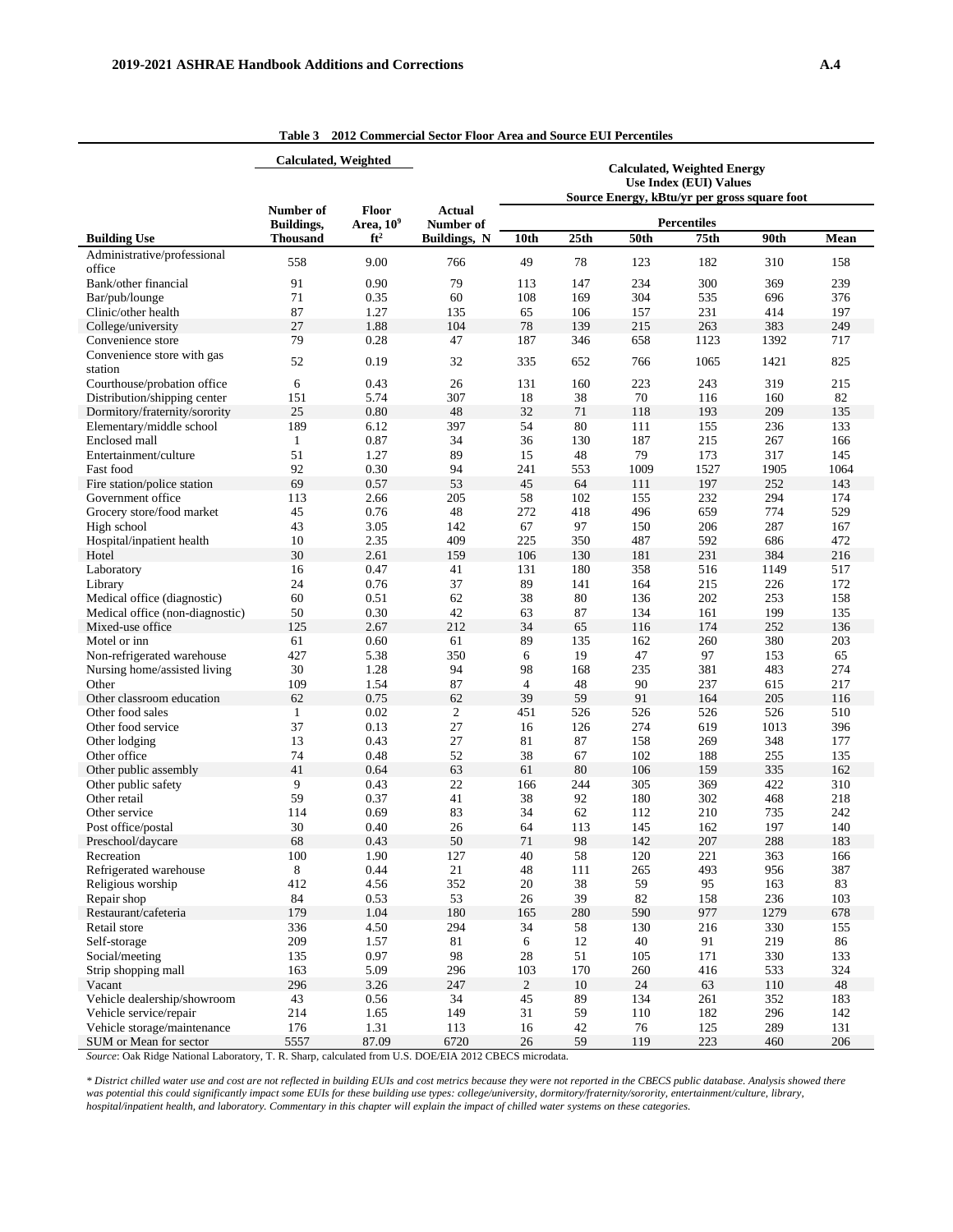|                                         |         | Weighted Electricity Use Index Values, kWh/yr per gross square foot |                 |             |       |      |  |  |  |
|-----------------------------------------|---------|---------------------------------------------------------------------|-----------------|-------------|-------|------|--|--|--|
|                                         |         |                                                                     |                 | Percentiles |       |      |  |  |  |
| <b>Building Use</b>                     | 10th    | 25 <sub>th</sub>                                                    | 50th            | 75th        | 90th  | Mean |  |  |  |
| Administrative/professional office      | 3.2     | 5.5                                                                 | 9.7             | 15.3        | 24.5  | 12.5 |  |  |  |
| Bank/other financial                    | 8.7     | 11.0                                                                | 19.0            | 24.2        | 33.2  | 19.4 |  |  |  |
| Bar/pub/lounge                          | 9.0     | 11.4                                                                | 25.3            | 38.3        | 45.9  | 27.3 |  |  |  |
| Clinic/other health                     | 4.8     | 7.2                                                                 | 13.1            | 18.7        | 30.6  | 15.7 |  |  |  |
| College/university                      | 6.1     | 9.3                                                                 | 14.7            | 19.9        | 27.9  | 17.5 |  |  |  |
| Convenience store                       | 16.5    | 29.5                                                                | 49.3            | 104.0       | 120.9 | 64.2 |  |  |  |
| Convenience store with gas station      | 28.1    | 56.8                                                                | 68.3            | 94.9        | 114.6 | 72.8 |  |  |  |
| Courthouse/probation office             | 7.9     | 13.2                                                                | 17.2            | 18.3        | 24.0  | 16.0 |  |  |  |
| Distribution/shipping center            | 1.0     | 2.3                                                                 | 5.0             | 8.4         | 12.6  | 6.1  |  |  |  |
| Dormitory/fraternity/sorority           | 3.0     | 5.1                                                                 | 8.4             | 12.9        | 17.2  | 9.5  |  |  |  |
| Elementary/middle school                | 4.3     | 5.7                                                                 | 8.1             | 11.8        | 18.5  | 10.1 |  |  |  |
| Enclosed mall                           | 0.9     | 11.2                                                                | 16.2            | 20.0        | 22.9  | 14.4 |  |  |  |
| Entertainment/culture                   | 0.9     | 1.8                                                                 | 6.7             | 13.2        | 25.4  | 11.2 |  |  |  |
| Fast food                               | 16.9    | 43.0                                                                | 73.8            | 119.8       | 152.1 | 81.4 |  |  |  |
| Fire station/police station             | 1.9     | 3.9                                                                 | 7.8             | 14.6        | 22.6  | 10.0 |  |  |  |
| Government office                       | 4.7     | 7.8                                                                 | 11.9            | 16.9        | 25.3  | 14.1 |  |  |  |
| Grocery store/food market               | 22.7    | 34.8                                                                | 43.2            | 54.7        | 64.5  | 44.9 |  |  |  |
| High school                             | 4.0     | 6.3                                                                 | 10.5            | 15.6        | 24.2  | 12.3 |  |  |  |
| Hospital/inpatient health               | 16.6    | 20.3                                                                | 32.2            | 44.1        | 45.4  | 33.1 |  |  |  |
| Hotel                                   | 7.4     | 9.5                                                                 | 13.7            | 18.1        | 29.1  | 16.8 |  |  |  |
| Laboratory                              | 11.7    | 14.1                                                                | 33.0            | 40.3        | 66.3  | 40.3 |  |  |  |
| Library                                 | 8.3     | 10.5                                                                | 14.5            | 15.6        | 18.1  | 13.5 |  |  |  |
| Medical office (diagnostic)             | 3.1     | 4.8                                                                 | 11.4            | 16.7        | 23.0  | 13.0 |  |  |  |
| Medical office (non-diagnostic)         | 4.0     | 6.6                                                                 | 9.0             | 14.4        | 15.6  | 11.0 |  |  |  |
| Mixed-use office                        | 2.2     | 4.4                                                                 | 8.6             | 13.3        | 19.0  | 10.7 |  |  |  |
| Motel or inn                            | 5.6     | 12.1                                                                | 14.8            | 21.2        | 33.8  | 16.6 |  |  |  |
| Non-refrigerated warehouse              | 0.5     | 1.4                                                                 | 3.5             | 6.7         | 11.7  | 5.1  |  |  |  |
| Nursing home/assisted living            | 5.1     | 10.7                                                                | 17.4            | 27.5        | 35.5  | 19.1 |  |  |  |
| Other                                   | 0.3     | 2.1                                                                 | 4.9             | 16.7        | 50.9  | 15.1 |  |  |  |
| Other classroom education               | 1.3     | 2.6                                                                 | 6.9             | 10.8        | 14.8  | 7.6  |  |  |  |
| Other food sales                        | 35.9    | 41.2                                                                | 41.2            | 41.2        | 41.2  | 40.0 |  |  |  |
| Other food service                      | 1.5     | 8.9                                                                 | 21.7            | 56.9        | 94.2  | 34.4 |  |  |  |
| Other lodging                           | 2.8     | 3.1                                                                 | 8.8             | 15.0        | 24.8  | 11.8 |  |  |  |
| Other office                            | 3.2     | 4.0                                                                 | 7.4             | 9.8         | 16.9  | 9.9  |  |  |  |
| Other public assembly                   | 3.7     | 4.7                                                                 | 7.1             | 12.5        | 29.6  | 11.3 |  |  |  |
| Other public safety                     | 10.4    | 16.0                                                                | 26.9            | 34.1        | 37.8  | 25.8 |  |  |  |
| Other retail                            | 2.7     | 6.4                                                                 | 14.2            | 22.4        | 43.6  | 18.0 |  |  |  |
| Other service                           | 2.2     | 4.3                                                                 | 7.3             | 15.3        | 29.2  | 13.7 |  |  |  |
|                                         | 4.5     | 7.4                                                                 | 10.3            |             | 14.2  | 10.3 |  |  |  |
| Post office/postal<br>Preschool/daycare | 2.8     | 7.8                                                                 | 11.4            | 13.3        | 23.8  | 14.4 |  |  |  |
| Recreation                              |         | 3.8                                                                 | 7.4             | 16.6        | 33.2  | 12.7 |  |  |  |
|                                         | 1.5     |                                                                     |                 | 18.0        |       |      |  |  |  |
| Refrigerated warehouse                  | 2.9     | 10.4                                                                | 24.7            | 45.9        | 89.0  | 35.2 |  |  |  |
| Religious worship                       | 1.2     | 2.2                                                                 | 3.5             | 5.8         | 11.1  | 5.0  |  |  |  |
| Repair shop                             | 1.8     | 3.1                                                                 | 5.3             | 10.1        | 13.1  | 6.7  |  |  |  |
| Restaurant/cafeteria                    | 10.7    | 19.4                                                                | 38.5            | 67.8        | 86.3  | 45.8 |  |  |  |
| Retail store                            | 2.4     | 4.4                                                                 | 9.2             | 17.8        | 27.0  | 12.5 |  |  |  |
| Self-storage                            | 0.6     | 1.1                                                                 | 3.2             | 8.5         | 20.4  | 7.8  |  |  |  |
| Social/meeting                          | 1.5     | 2.9                                                                 | 6.3             | 11.0        | 28.5  | 9.8  |  |  |  |
| Strip shopping mall                     | 9.5     | 13.9                                                                | 20.0            | 27.9        | 40.2  | 24.3 |  |  |  |
| Vacant                                  | 0.1     | $0.8\,$                                                             | 1.6             | 3.8         | 9.4   | 3.5  |  |  |  |
| Vehicle dealership/showroom             | 1.6     | 5.3                                                                 | $\!\!\!\!\!8.8$ | 21.5        | 30.1  | 14.1 |  |  |  |
| Vehicle service/repair                  | $2.0\,$ | 4.6                                                                 | 7.5             | 11.6        | 16.9  | 8.9  |  |  |  |
| Vehicle storage/maintenance             | 0.5     | 2.1                                                                 | 4.9             | 9.1         | 19.9  | 8.9  |  |  |  |
| Mean for sector                         | 1.7     | 3.9                                                                 | 8.7             | 17.1        | 35.8  | 15.6 |  |  |  |

**Table 4 Electricity Index Percentiles from 2012 Commercial Survey**

*Source*: Oak Ridge National Laboratory, T. R. Sharp, calculated from U.S. DOE/EIA 2012 CBECS microdata.